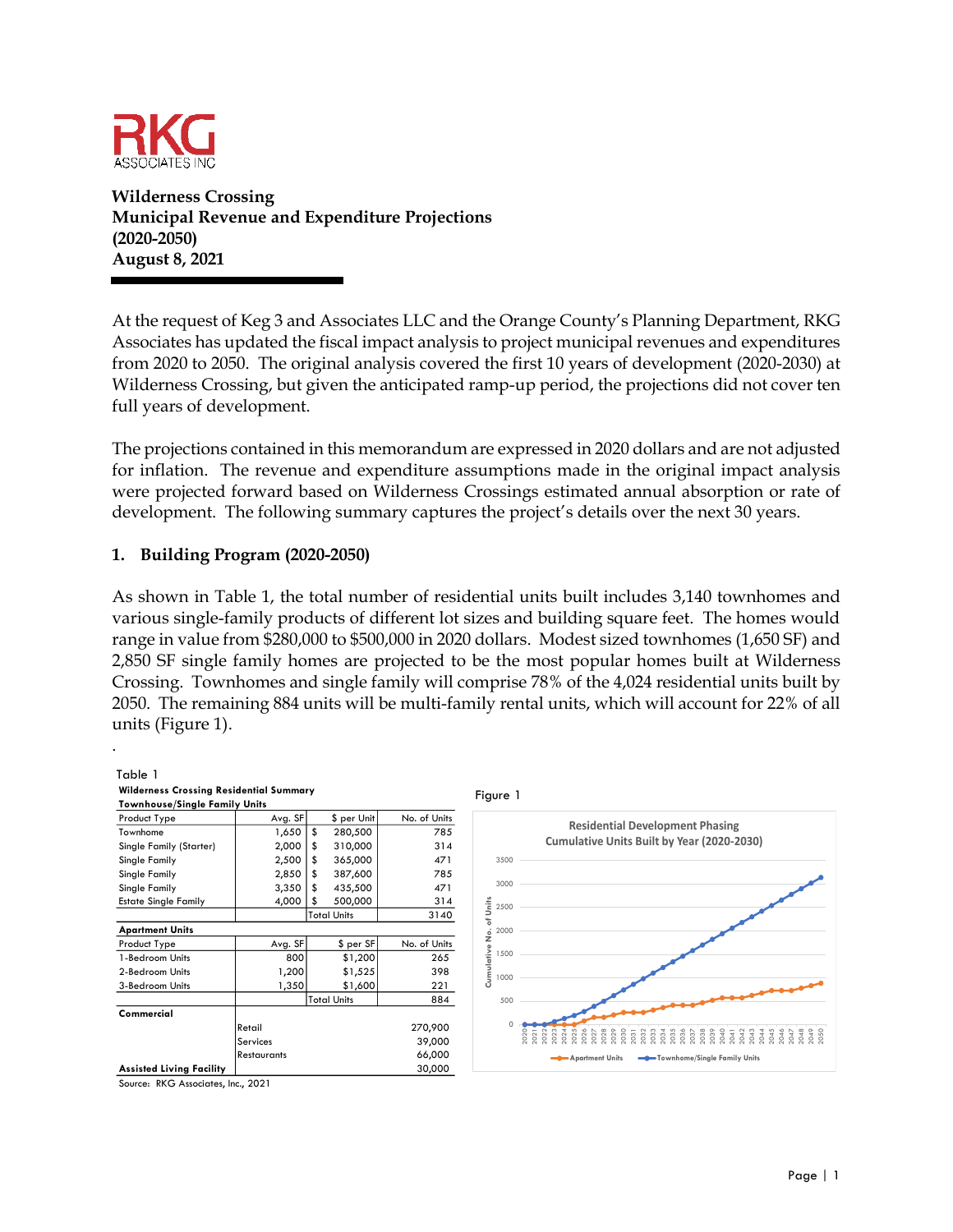## **2. Projected Assessed Value (2020-2050)**

The real estate assessed value is projected to grow each year to close at \$1.36 billion by 2050 (Figure 2). Roughly 97% of this value will be generated by over 4,000 new residential units.

Commercial development is expected to exceed 405,000 SF in retail, service, and restaurant space, and will include a senior assisted living facility.

#### 3. **Municipal Revenues**



Municipal revenues are derived from a variety of sources including real estate taxes, personal property taxes, local option sales taxes, local meals taxes and various other sources. Over the 30 year projection period, municipal revenues are projected to exceed \$218.5 million. The largest single revenue source is real estate taxes at \$125.5 million or 57% of the total (Figure 3). Other significant revenue sources include personal property taxes at \$40.5 million and County Fire/EMT District taxes at \$22.5 million (Table 2).

## **4. Municipal Expenditures**

Municipal expenditures include those local government costs needed to support the proposed Wilderness Crossing development. While it is difficult to project such cost beyond 5 to 10 years, 30 years is particularly problematic. The county has requested that RKG provide these projections to judge the fiscal impacts beyond 10 years. The underlying assumptions that produced the original 10-year projections were used for this analysis. Future staffing needs for schools, Fire/EMT, Sheriff's Department, as well as their capital improvement needs have been included in this analysis.

The results of the 30-year projection indicate that the Wilderness Crossing could generate the demand for \$145.5 million in municipal service costs. The largest single departmental expense is for education at \$78.8 million or 54.7% of total costs (Table 2 and Figures 3 and 4). By 2050, the total number of school-age children from 4,024 new housing units could equal 1,417 students, resulting in the hiring of 70 new teachers, assuming the current student/teacher ratio of 20:1.

The second largest expense is projected to be general government services at \$31 million, followed by Fire/EMT (\$15.1 million) and Sheriff's Department (\$13.1 million). For Fire & EMT, new staffing was programmed into the projections for every 1,000 housing units built, and the Sheriff's Department staffing increased for every 1,500-person increase in population.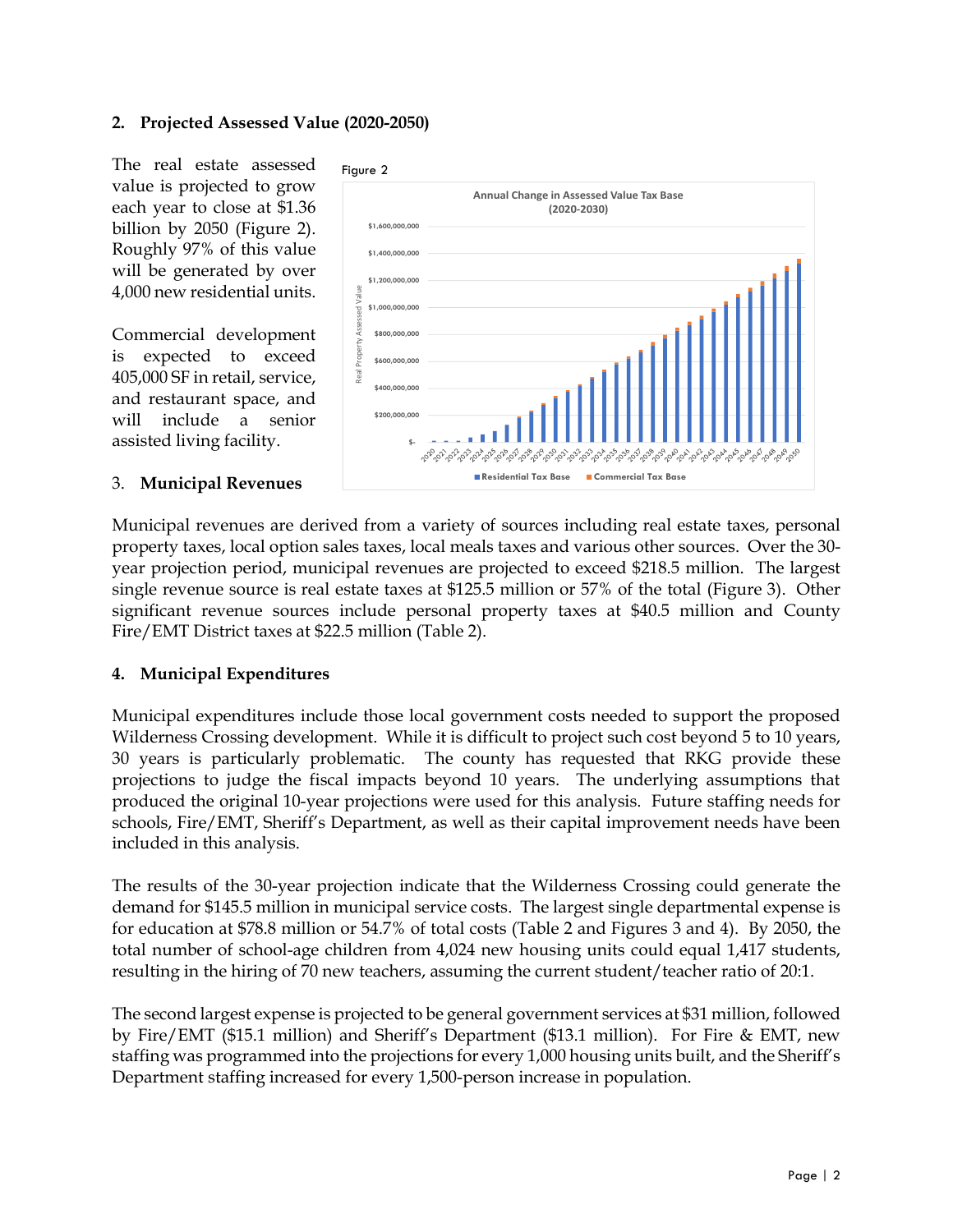| $(2020 - 2050)$                                         |           |             |        |               |         |                      |         |             |             |             |                                                     |             |              |                 |                                                                                                           |                                                                                                                                   |
|---------------------------------------------------------|-----------|-------------|--------|---------------|---------|----------------------|---------|-------------|-------------|-------------|-----------------------------------------------------|-------------|--------------|-----------------|-----------------------------------------------------------------------------------------------------------|-----------------------------------------------------------------------------------------------------------------------------------|
|                                                         | Year      |             |        | ς             |         |                      |         |             |             |             | $\infty$                                            |             |              |                 |                                                                                                           |                                                                                                                                   |
|                                                         |           |             |        |               |         |                      |         |             |             |             |                                                     |             |              | Cum. Rev/Exp    | Cum. Rev/Exp                                                                                              | Cum. Rev/Exp                                                                                                                      |
| Revenues by Type                                        | 2020      | 2021        | 2022   | 2023          | 2024    |                      | 2025    | 2026        | 2027        | 2028        |                                                     | 2029        | 2030         | $(2020 - 2030)$ | $(2020 - 2040)$                                                                                           | $(2020 - 2050)$                                                                                                                   |
| Real Estate Taxes                                       | 80,566    | 80,566      | 80,566 | 225,554       | 370,542 |                      | 603,495 | 898,016     | \$1,184,672 | \$1,530,157 | \$1,860,464                                         | \$2,128,010 |              |                 | $9,042,607$ \$ 47,255,363                                                                                 | \$124,521,528                                                                                                                     |
| Countywide Fire & EMT District Taxes                    | 14,528    | 14,528      | 14,528 | 40,674        | 66,819  |                      | 108,827 | 161,937     | 213,629     | 275,930     | 335,493                                             |             | 383,740      | 1,630,634       | 8,521,459                                                                                                 | \$22,454,702                                                                                                                      |
| Real Estate Recordation Taxes                           |           |             |        | 19,859        | 19,859  |                      | 19,859  | 43,257      | 55,509      | 45,220      | 52,848                                              |             | 54,113       | 310,525         | 930,677                                                                                                   | \$1,734,143                                                                                                                       |
| Local Options Sales Taxes                               |           |             |        |               |         |                      |         | 79,013      | 58,025      | 237,038     | 316,050                                             |             | 316,050      | ,106,175        | 5,372,850                                                                                                 | 12,800,025                                                                                                                        |
| Construction Materials - Local Sales and Use Taxes (1%) |           |             |        | 8,033         | 8,033   |                      | 8,033   | 16,745      | 20,772      | 15,645      | 19,362                                              |             | 18,248       | 114,872         | 288,140                                                                                                   | 461,408                                                                                                                           |
| Local Meals Taxes                                       |           |             |        |               |         |                      |         | 99,000      | 198,000     | 297,000     | 396,000                                             |             | 396,000      | ,386,000        | 6,732,000                                                                                                 | \$16,038,000                                                                                                                      |
| Personal Property Taxes                                 |           |             |        | 60,201        | 120.402 |                      | 180.603 | 263,489     | 371,775     | 480,061     | 592,211                                             |             | 703,352      |                 | 2,772.095   \$ 15,986.012                                                                                 | \$40,493,828                                                                                                                      |
| Total - Annual Tax Revenues   \$                        | 95,094 \$ | 95,094 \$   | 95,094 | S<br>354,321  | 585,655 |                      | 920,818 | \$1,561,457 | \$2,202,382 | \$2,881,051 | \$3,572,429                                         | \$3,999,513 |              | \$16,362,908    | \$85,086,501                                                                                              | \$218,503,634                                                                                                                     |
|                                                         |           |             |        |               |         |                      |         |             |             |             |                                                     |             |              |                 |                                                                                                           |                                                                                                                                   |
| Expenditures by Type                                    |           |             |        |               |         |                      |         |             |             |             |                                                     |             |              |                 |                                                                                                           |                                                                                                                                   |
| Education                                               |           |             |        | 93,286        | 186,572 |                      | 279,858 | 513,791     | \$783,603   | 941,472     | \$1,188,321                                         |             |              |                 |                                                                                                           | $$1,435,171$ $$5,422,075$ $$31,260,886$ $$78,799,477$                                                                             |
| Fire & EMT                                              |           |             |        |               |         |                      |         |             |             | 102,645     | \$712,220                                           |             | $610,574$ \$ |                 | $1,425,439$ \$ 7,132,148                                                                                  | \$15,060,735                                                                                                                      |
| County Sheriff                                          |           |             |        |               |         |                      |         |             |             | 237,615     | 132,972                                             |             | 132,972      | 503,559         | 5,035,586                                                                                                 | \$13,101,196                                                                                                                      |
| <b>Planning Department</b>                              |           | 2,500       | 12,500 | 25,000        | 25,000  |                      | 25,000  | 12,500      | 12,500      | 12,500      | 12,500                                              |             | 12,500       | 162,500         | 412,500                                                                                                   | 662,500                                                                                                                           |
| Other General Government Expenditures                   |           |             |        |               |         |                      |         |             |             |             |                                                     |             |              |                 |                                                                                                           |                                                                                                                                   |
| Residential                                             |           |             |        | 41,456        |         | 82,912 \$ 124,368 \$ |         |             |             |             | $203,566$ \$ $302,992$ \$ $377,432$ \$ $470,624$ \$ |             |              |                 |                                                                                                           | $563,815$ \$ 2,167,165 \$ 12,464,444 \$ 31,414,574                                                                                |
| Commercial                                              |           |             |        |               |         |                      |         | 36,084      |             |             | 91,642 \$ 147,199 \$ 155,956 \$ 155,956 \$          |             |              |                 | 586,837   \$ 2,733,235                                                                                    | \$6,439,192                                                                                                                       |
| Total - Annual Expenditures   \$                        |           | $12,500$ \$ | 12,500 | $$159,742$ \$ |         |                      |         |             |             |             |                                                     |             |              |                 | 294.484 \$ 429,226 \$ 765.941 \$1,190,737 \$1,818.863 \$2,672.593 \$2.910.988 \$10.267.575 \$59,038.798 } | \$145,477,674                                                                                                                     |
| Net Fiscal Impact (Gap/Surplus)   \$                    | 95,094 \$ | 82,594\$    | 82,594 |               |         |                      |         |             |             |             |                                                     |             |              |                 |                                                                                                           | \$ 194,579 \$ 271,1703 \$ 792 \$ 795,516 \$1,011,645 \$1,062,188 \$ 899,835 \$1,088,526 \$ 6,095,333 \$ 26,047,703 \$ 13,1025,900 |